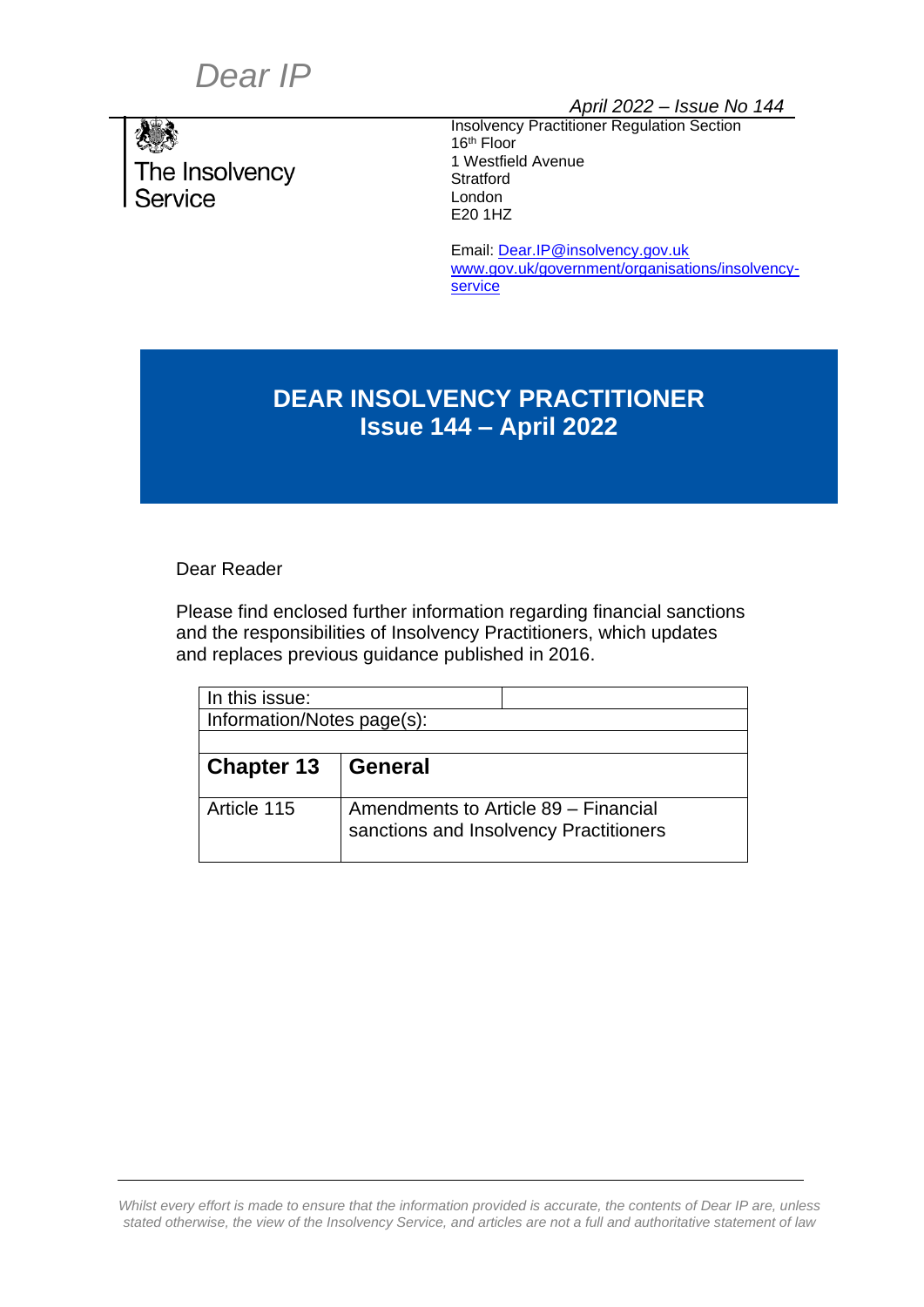### **115) Amendments to Article 89 - Financial Sanctions and Insolvency Practitioners (originally published in Dear IP no 73 in October 2016)**

Further to the recently published Article 114, UK Government Sanctions on Russia [\(Dear IP](https://www.gov.uk/guidance/dear-insolvency-practitioner/13-general#:~:text=UK%20Government%20Sanctions%20on%20Russia) no 142), Insolvency Practitioners should be aware that Article 89, Financial Sanctions and Insolvency Practitioners [\(Dear IP no 73\)](https://www.insolvencydirect.bis.gov.uk/insolvencyprofessionandlegislation/dearip/dearipmill/chapter13-2.htm#89) has been updated and now is as follows:

## **Financial Sanctions and Insolvency Practitioners**

The Insolvency Service is aware of some individuals who may be subject to financial sanctions who are seeking to use both solvent and insolvent liquidations to circumvent financial sanctions. This article provides some information about financial sanctions and details of a free subscription service to identify designated persons, entities or bodies to which Insolvency Practitioners are encouraged to subscribe.

#### **Overview**

Certain formal insolvency procedures could be used to circumvent or breach financial sanctions. Breaching financial sanctions is a criminal offence. This notice sets out the responsibilities of Insolvency Practitioners and directions to further sources of information and guidance.

Financial sanctions are in force against a number of regimes, individuals and companies. In practice this means that you cannot do business with such designated individuals or companies, companies owned or controlled by designated entities, or undertake any relevant transaction that may be indirectly benefitting a designated entity, unless there is a relevant exemption in the sanctions regime or, you have a licence from the Office of Financial Sanctions Implementation (OFSI). For further information on financial sanctions, see the OFSI guidance:

<https://www.gov.uk/government/publications/financial-sanctions-faqs>

#### **How do sanctions affect Insolvency Practitioners?**

In order to comply with financial sanctions, Insolvency Practitioners must ensure the following:

• insolvency services are not provided to, or for the benefit of, a designated person (a company or individual subject to financial sanctions) or an entity owned and/or controlled by a designated person;

• transactions which are subject to financial sanctions (for example, transfers of funds in some circumstances) are not carried out;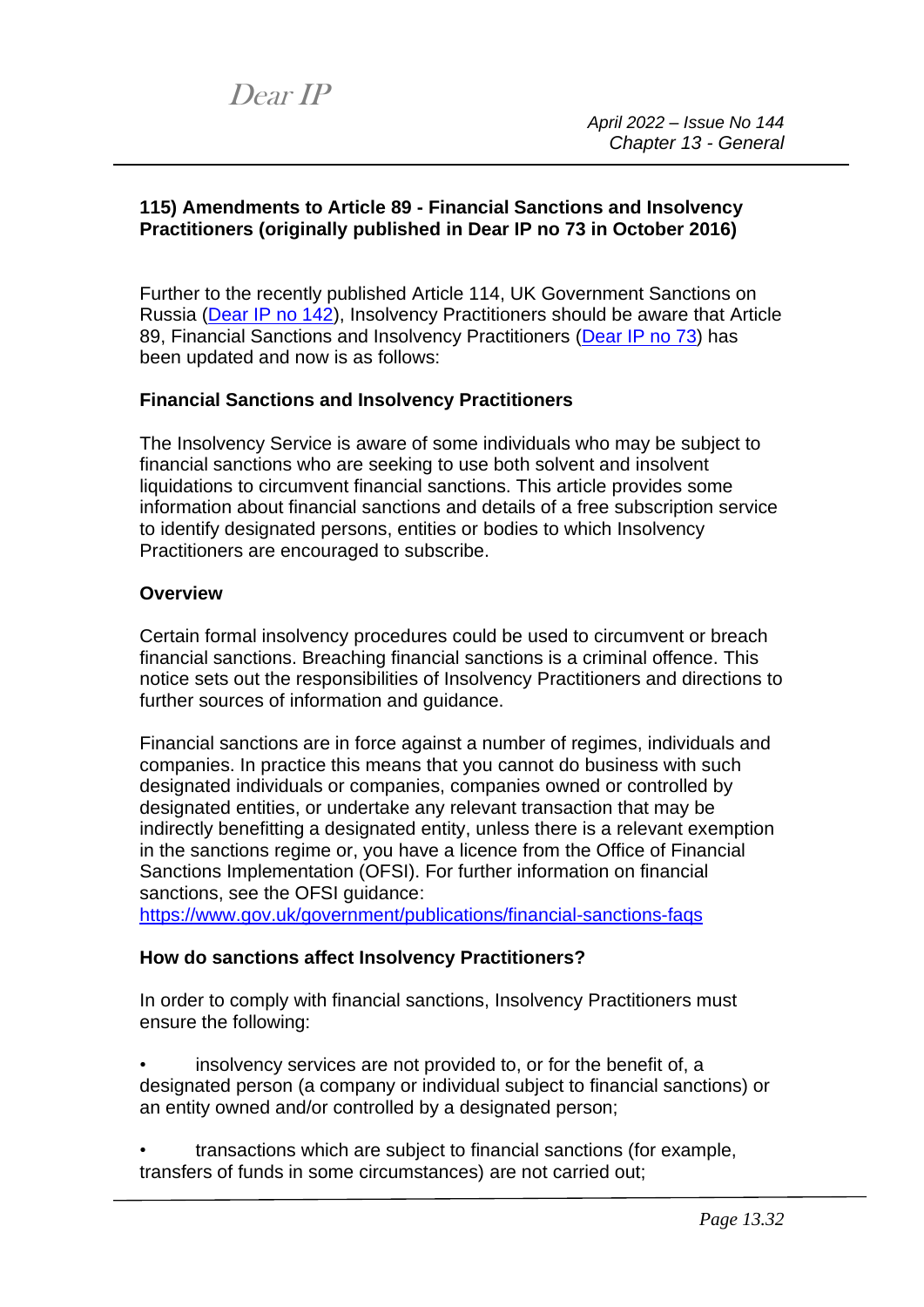• assets which should be frozen must not be realised or made available to a designated person;

formal insolvency processes are not used as a route to circumvent sanctions;

unless there is a relevant exemption in the legislation of the sanctions regime or you have an OFSI licence that permits you to do so.

Insolvency Practitioners should familiarise themselves with financial sanctions and understand how they apply to their business. When conducting usual anti-money laundering checks, practitioners should refer to the OFSI list of financial sanctions targets:

[https://www.gov.uk/government/publications/financial-sanctions-consolidated](https://www.gov.uk/government/publications/financial-sanctions-consolidated-list-of-targets)[list-of-targets](https://www.gov.uk/government/publications/financial-sanctions-consolidated-list-of-targets) (section 3 gives more information on this list and how to use it).

It is a criminal offence to breach the prohibitions in financial sanctions regimes. If you find that you have already carried out an economic transaction that was prohibited by sanctions (for example by dealing with a designated person's funds without an OFSI licence) you should contact OFSI to regularise the position. [\(OFSI@hmtreasury.gov.uk\)](mailto:OFSI@hmtreasury.gov.uk).

#### **Licences**

Under certain circumstances a licence may be issued to allow transactions to take place. These circumstances are limited to the licensing grounds as set out in the legislation of the sanctions regime and Practitioners should be aware that not all transactions or insolvency services can be licensed. For more information on licences including the process of applying for a licence and the circumstances in which they can be provided please refer to the OFSI guidance.

Licences cannot be issued retrospectively so it is important to apply for a licence before any work takes place.

Please note that OFSI will only consider licence applications where you have identified a valid and appropriate licencing ground that permits a licence to be issued as set out in the relevant legislation.

#### **Further Information**

OFSI operates a free subscription service which allows subscribers to receive updates whenever there are changes to financial sanctions effective in the UK. Practitioners can find out how to subscribe at: <https://public.govdelivery.com/accounts/UKHMTREAS/subscriber/new>